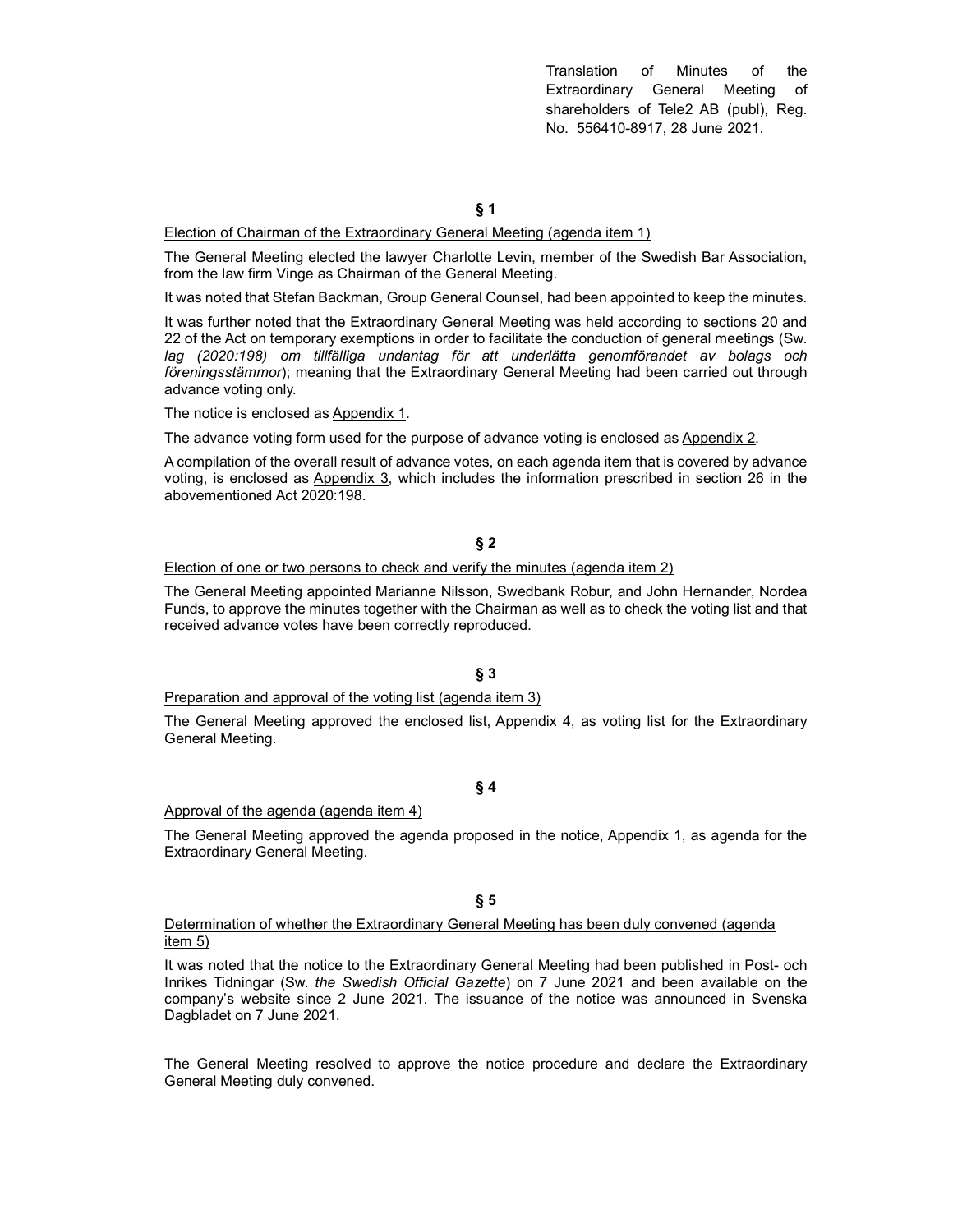## Resolution on extraordinary dividend (agenda item 6)

It was noted that the Board's proposal on extraordinary dividend to the shareholders had been presented in the notice, Appendix 1, and that the Board's statements pursuant to Chapter 18, Section 4 and Chapter 18, Section 6, respectively, of the Swedish Companies Act had been available at the company's headquarters and on the company's website since 2 June 2021.

The General Meeting resolved, in accordance with the Board's proposal, on an extraordinary dividend of SEK 3.00 per share.

The General Meeting further determined, in accordance with the Board's proposal, that the record date for entitlement to the extraordinary dividend should be 30 June 2021.

It was noted that the extraordinary dividend is estimated to be paid to the shareholders on 5 July 2021.

It was further noted that the extraordinary dividend will not affect the payment of the ordinary dividend resolved by the Annual General Meeting on 22 April 2021, and for which the record date for the second instalment is set to 5 October 2021.

 $\overline{\phantom{a}}$  , where  $\overline{\phantom{a}}$  , where  $\overline{\phantom{a}}$  , where  $\overline{\phantom{a}}$